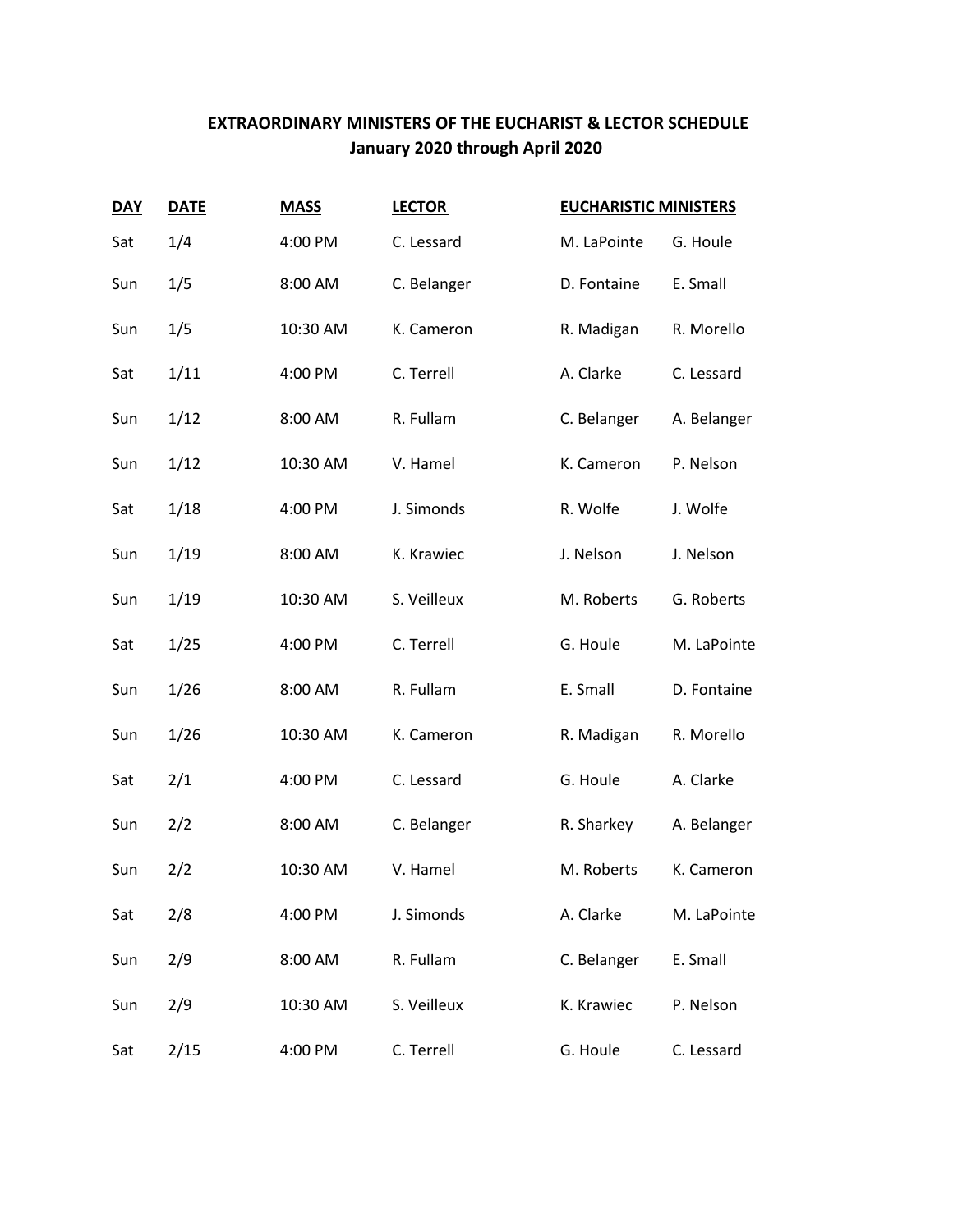| Sun | 2/16 | 8:00 AM  | C. Belanger | J. Nelson   | J. Nelson   |
|-----|------|----------|-------------|-------------|-------------|
| Sun | 2/16 | 10:30 AM | K. Krawiec  | R. Madigan  | P. Nelson   |
| Sat | 2/22 | 4:00 PM  | J. Simonds  | C. Lessard  | A. Clarke   |
| Sun | 2/23 | 8:00 AM  | R. Fullam   | D. Fontaine | E. Small    |
| Sun | 2/23 | 10:30 AM | K. Cameron  | M. Roberts  | G. Roberts  |
| Sat | 2/29 | 4:00 PM  | C. Lessard  | J. Wolfe    | R. Wolfe    |
| Sun | 3/1  | 8:00 AM  | C. Belanger | R. Sharkey  | A. Belanger |
| Sun | 3/1  | 10:30 AM | V. Hamel    | K. Krawiec  | R. Morello  |
| Sat | 3/7  | 4:00 PM  | J. Simonds  | G. Houle    | C. Lessard  |
| Sun | 3/8  | 8:00 AM  | R. Fullam   | E. Small    | C. Belanger |
| Sun | 3/8  | 10:30 AM | S. Veilleux | R. Madigan  | R. Morello  |
| Sat | 3/14 | 4:00 PM  | C. Terrell  | J. Wolfe    | R. Wolfe    |
| Sun | 3/15 | 8:00 AM  | K. Krawiec  | J. Nelson   | J. Nelson   |
| Sun | 3/15 | 10:30 AM | K. Cameron  | M. Roberts  | G. Roberts  |
| Sat | 3/21 | 4:00 PM  | J. Simonds  | C. Lessard  | G. Houle    |
| Sun | 3/22 | 8:00 AM  | C. Belanger | A. Belanger | E. Small    |
| Sun | 3/22 | 10:30 AM | V. Hamel    | K. Cameron  | R. Morello  |
| Sat | 3/28 | 4:00 PM  | C. Lessard  | J. Wolfe    | R. Wolfe    |
| Sun | 3/29 | 8:00 AM  | R. Fullam   | D. Fontaine | R. Sharkey  |
| Sun | 3/29 | 10:30 AM | S. Veilleux | R. Madigan  | P. Nelson   |